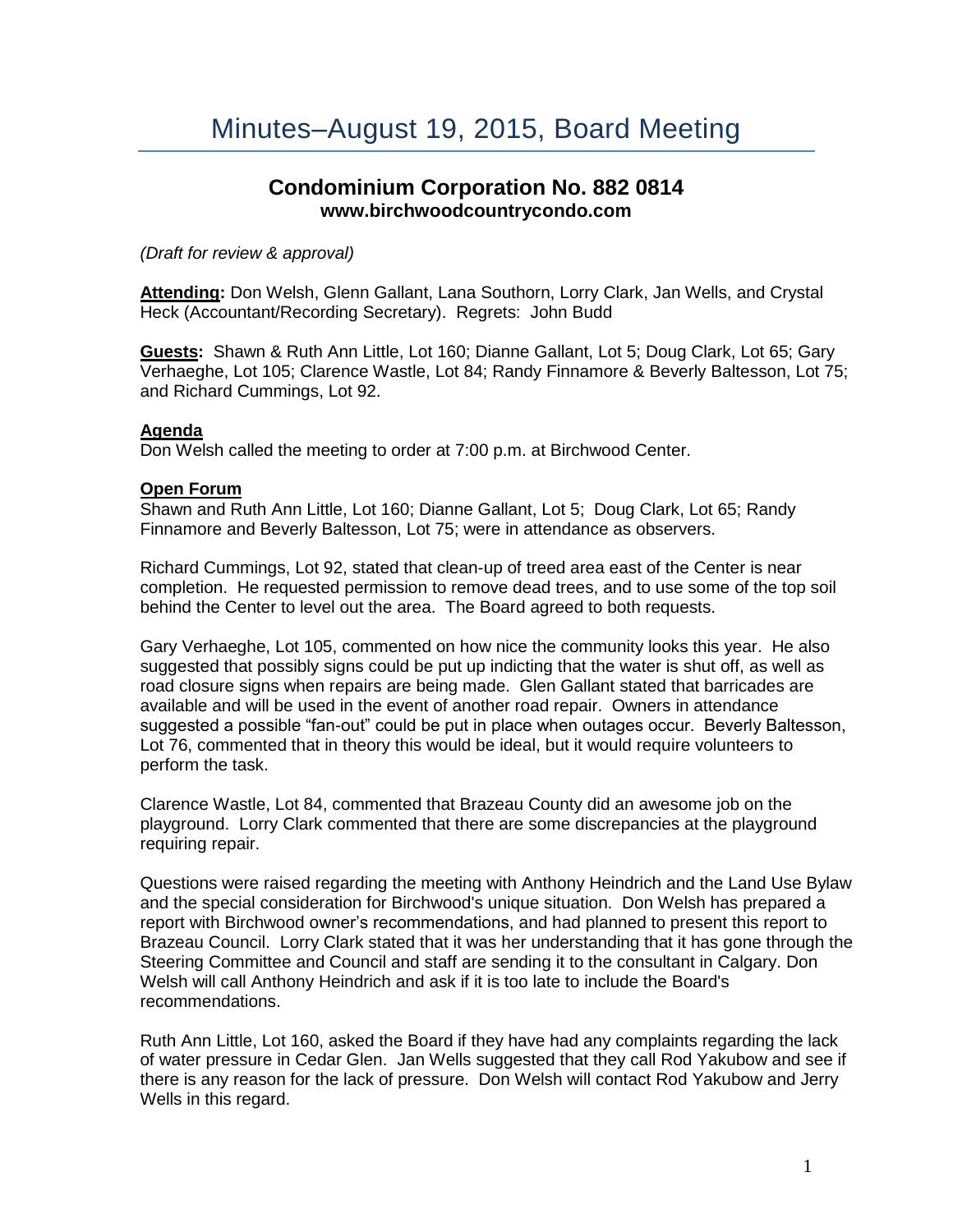The open forum was completed at 7:17 p.m.

## **Board Portion of Meeting**

Don Welsh called the Board portion of the meeting to order at 7:20 p.m. Don Welsh moved that the July 15, 2015 meeting minutes be accepted as presented, seconded by Jan Wells, carried unanimously.

### **Water Report**

Rod Yakubow submitted the July reports including water usage for filing. Water usage for June was 316,935 gallons and 316,741 gallons for July, with 39.75 gallons of chlorine used.

### **Site Services**

Bruce Swanston was unavailable to attend the meeting due to the water leak. Glenn Gallant stated that the ditches are 99.9% complete and look great. Matting and grass seed has been done on most of the ditches. White posts are being placed on each end of the culverts in hopes of eliminating the ends being bent or crushed as a result of being driven over. One Load of gravel has been placed in the Aspen area. Glenn Gallant asked the Board for permission to purchase forks to help with trimming the high trees. The Board responded that this request will be addressed after the final costs come in for ditching and the recent water emergency repair.

### **Financial Report**

Crystal Heck handed out the June reports. Crystal Heck will send out statements soon to update any owners still having outstanding fees. There are two owners that are over the 150 days late, so Crystal will prepare caveats on the properties next week.

**Brazeau County Liaison** --As discussed in the Open Forum, Lorry Clark was in touch with Councillor Anthony Heinrich regarding the Land Use Bylaw.

**BW Enhancement Projects Committee –**Denis Bellavance sent an email outlining the repairs required at the Playground, and how Brazeau County is planning to rectify to comply with CSA rules, which was discussed by Lorry Clark at the Open Forum.

## **Old Business**

- **--Water Conservation Signs**. Lana Southorn volunteered to get in touch with sign-tific signs to get three metal signs built to indicate the odd/even watering days during a dry summer.
- --**Grader.** Ownership of the Kubota has now been transferred to the Condominium Corporation. Glenn Gallant suggested that the blade could cost more due to the US dollar exchange. Glenn Gallant explained that Bruce Swanston is currently constructing a water tank on a trailer for the purpose of keeping dust down on the community roads. Glenn Gallant suggested that the Board purchase it from Bruce. The Board will get a price from Bruce Swanston and make a decision at that time.
- --**Storage Shed**. Jerry Wells completed the storage shed renovation; the electrical has now been upgraded to allow the storage of gas, air vents have been installed, as well as an outside light.

--**Birchwood School Bus Stop.** The rotting tree at the school bus stop has been removed.